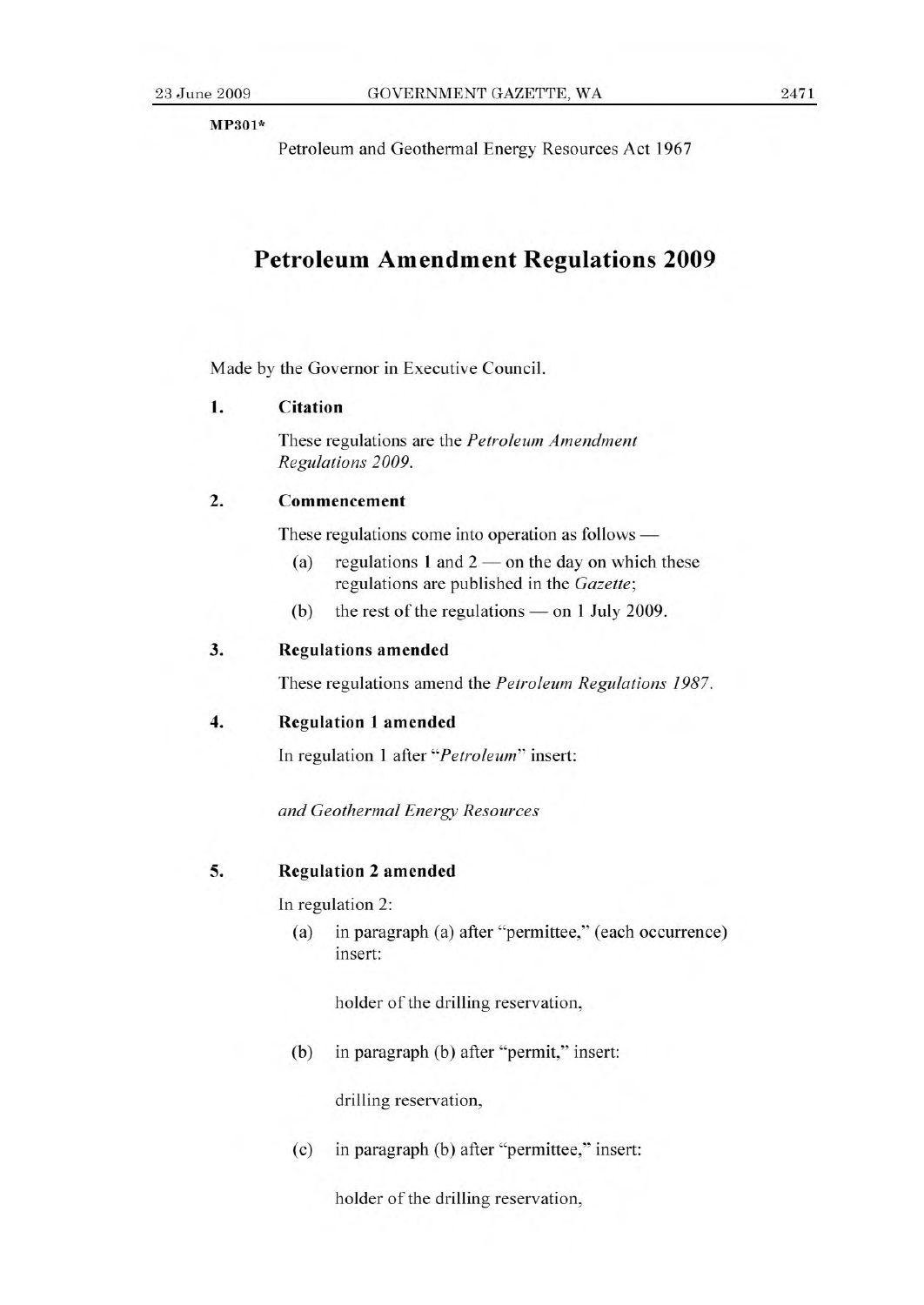(d) in paragraph (c) after "permittee," insert:

holder of the drilling reservation,

(e) after paragraph (a) insert:

and

## **6. Regulation 3 amended**

(1) In regulation 3(4)(a) and (b) delete "\$33" and insert:

\$34.00

(2) In regulation *3(5)(a)* and (b) delete "\$33" and insert:

\$34.00

(3) In regulation 3(6) delete "\$72.00." and insert:

\$75.00.

(4) In regulation 3(7) delete "\$8 600.00." and insert:

\$8961.00.

(5) In regulation *3(8)* delete *"\$25* 800.00." and insert:

\$26884.00.

- 7. **Regulation** 3A **deleted**  Delete regulation 3A.
- **8. Regulation** 5 **amended**  In regulation *5(1)(f),* (g) and (h) after *"Petroleum"* insert:

*and Geothermal Energy Resources* 

**9. Regulations 6 and 7 deleted**  Delete regulations 6 and 7.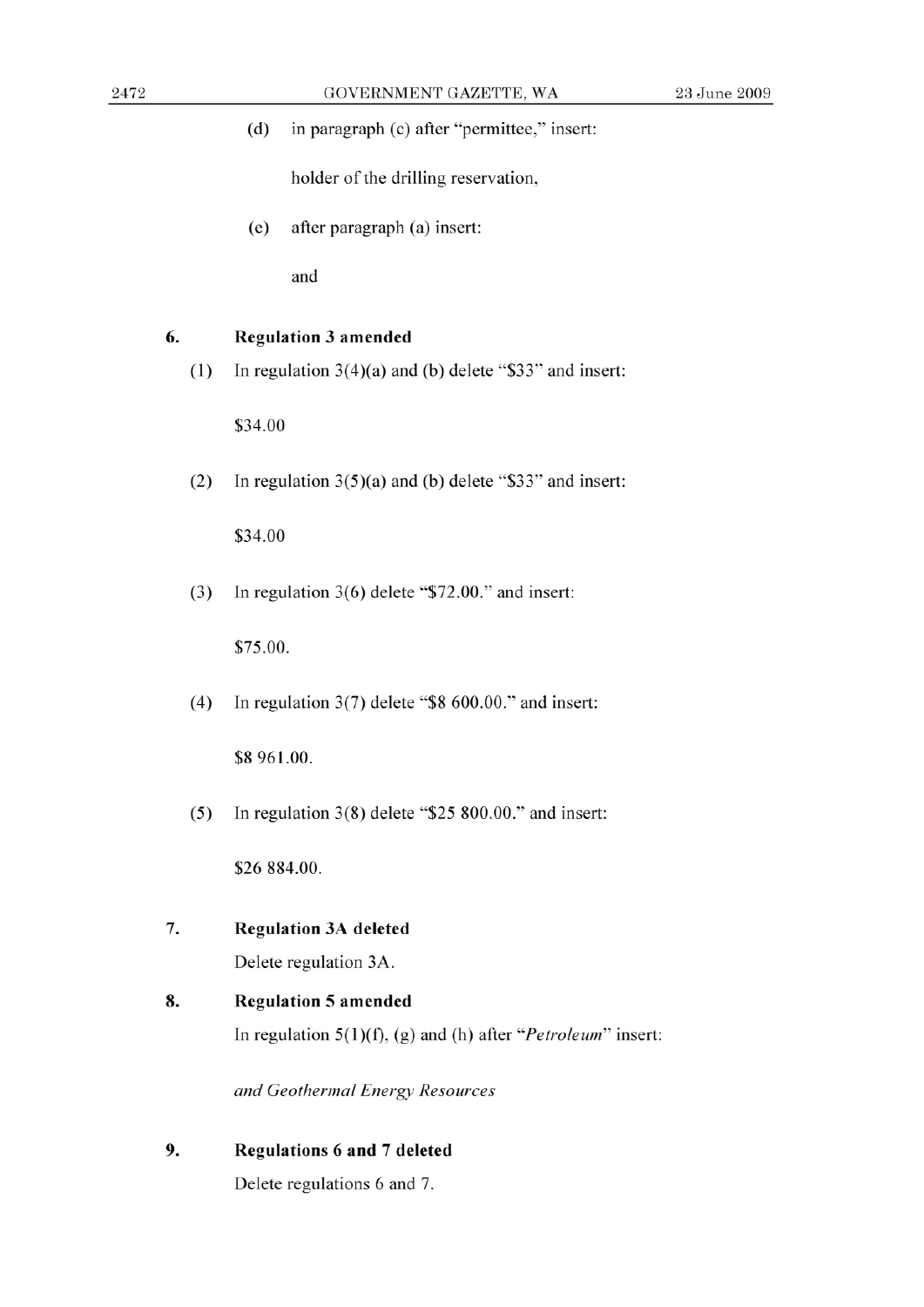## **10. Schedule 1 replaced**

Delete Schedule 1 and insert:

# **Schedule 1** - Prescribed fees

|          |                         | [r. 3(1)]                |
|----------|-------------------------|--------------------------|
| Column 1 | Column <sub>2</sub>     | Column 3                 |
| Item     | <b>Provision of Act</b> | Amount of prescribed fee |
|          |                         | <b>(S)</b>               |
| 1.       | s. $31(1)(f)$           | 4 0 64.00                |
| 2.       | s. $34(1)(a)$           | 4 0 64.00                |
| 3.       | s. $37A(2)(e)$          | 813.00                   |
| 4.       | s. $40(2)(c)$           | 1 626.00                 |
| 5.       | s. $43B(1)(f)$          | 4 0 64.00                |
| 6.       | s. $43F(3)(d)$          | 1 626.00                 |
| 7.       | s. $48A(2)(e)$          | 1 626.00                 |
| 8.       | s. $48F(2)(d)$          | 1 626.00                 |
| 9.       | s. $51(1)(e)$           | 1 626.00                 |
| 10.      | s. $58(1)(a)$           | 4 0 64.00                |
| 11.      | s. $61(2)(e)$           | 813.00                   |
| 12.      | s. $64(2)(d)$           | 1 626.00                 |
| 13.      | s. $73(2)$              | 81.00                    |
| 14.      | s. $73(3)(b)$           | 81.00                    |
| 15.      | s. $80(1)$              | 17.00                    |
| 16.      | s. $81(3)$              | 41.00                    |
| 17.      | s. $105(2)(d)$          | 813.00                   |
| 18.      | s. $137(a)$             | 1 563.00                 |